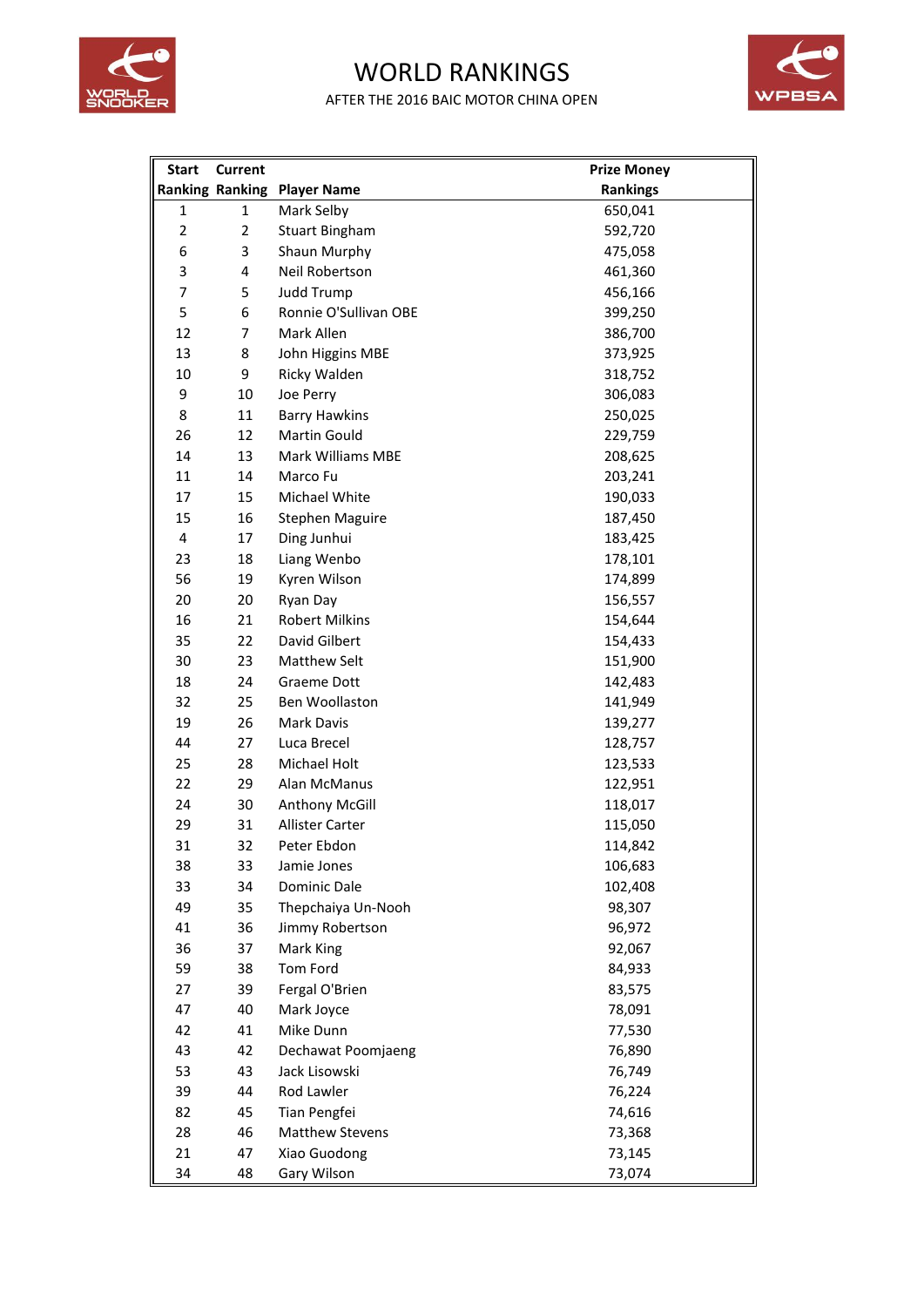

## WORLD RANKINGS

AFTER THE 2016 BAIC MOTOR CHINA OPEN



| <b>Start</b> | <b>Current</b> |                                    | <b>Prize Money</b> |
|--------------|----------------|------------------------------------|--------------------|
|              |                | <b>Ranking Ranking Player Name</b> | <b>Rankings</b>    |
| 48           | 49             | Andrew Higginson                   | 72,858             |
| 46           | 50             | Jamie Burnett                      | 72,608             |
| 64           | 51             | Joe Swail                          | 71,997             |
| 45           | 52             | Ken Doherty                        | 70,083             |
| 37           | 53             | Kurt Maflin                        | 67,383             |
| 62           | 54             | Rory McLeod                        | 66,616             |
| 61           | 55             | Robin Hull                         | 65,966             |
| 55           | 56             | Li Hang                            | 65,325             |
| 50           | 57             | Robbie Williams                    | 63,924             |
| 75           | 58             | Zhou Yuelong                       | 55,758             |
| 72           | 59             | Sam Baird                          | 54,107             |
| 111          | 60             | David Grace                        | 52,916             |
| 63           | 61             | <b>Stuart Carrington</b>           | 51,331             |
| 52           | 62             | Yu Delu                            | 50,900             |
| 78           | 63             | <b>Oliver Lines</b>                | 44,208             |
| 89           | 64             | lan Burns                          | 40,722             |
| 40           | 65             | Gerard Greene                      | 39,032             |
| 60           | 66             | Cao Yupeng                         | 36,575             |
| 73           | 67             | Craig Steadman                     | 36,399             |
| 51           | 68             | David Morris                       | 35,633             |
| 57           | 69             | Peter Lines                        | 34,925             |
| 74           | 70             | Liam Highfield                     | 34,816             |
| 83           | 71             | Zhang Anda                         | 32,566             |
| 58           | 72             | Anthony Hamilton                   | 29,823             |
| 90           | 73             | Michael Georgiou                   | 28,591             |
| 88           | 74             | Mitchell Mann                      | 27,541             |
| 104          | 75             | Lee Walker                         | 26,233             |
| 87           | 76             | Joel Walker                        | 24,666             |
| <b>NEW</b>   | 77             | Alfie Burden                       | $\ast$<br>23,500   |
| <b>NEW</b>   | 78             | Martin O'Donnell                   | 20,275             |
| <b>NEW</b>   | 79             | Jamie Cope                         | *<br>18,500        |
| <b>NEW</b>   | 80             | <b>Ross Muir</b>                   | *<br>17,550        |
| 93           | 81             | Scott Donaldson                    | 16,941             |
| <b>NEW</b>   | 82             | Noppon Saengkham                   | 16,900<br>*        |
| <b>NEW</b>   | 83             | Chris Wakelin                      | *<br>15,100        |
| 97           | 84             | Zak Surety                         | 14,616             |
| 92           | 85             | Michael Wasley                     | 14,582             |
| <b>NEW</b>   | 86             | Daniel Wells                       | $\ast$<br>14,300   |
| 94           | 87             | <b>Barry Pinches</b>               | 13,639             |
| <b>NEW</b>   | 88             | Sean O'Sullivan                    | $\ast$<br>13,250   |
| 96           | 89             | <b>Christopher Melling</b>         | 12,757             |
| <b>NEW</b>   | 90             | Darryl Hill                        | *<br>11,550        |
| 105          | 91             | Michael Leslie                     | 11,422             |
| 98           | 92             | <b>Tony Drago</b>                  | 10,941             |
| <b>NEW</b>   | 93             | Rhys Clark                         | *<br>9,825         |
| <b>NEW</b>   | 94             | Nigel Bond                         | *<br>8,875         |
| 103          | 95             | Thanawat Tirapongpaiboon           | 8,800              |
| <b>NEW</b>   | 96             | Sanderson Lam                      | $\ast$<br>8,700    |